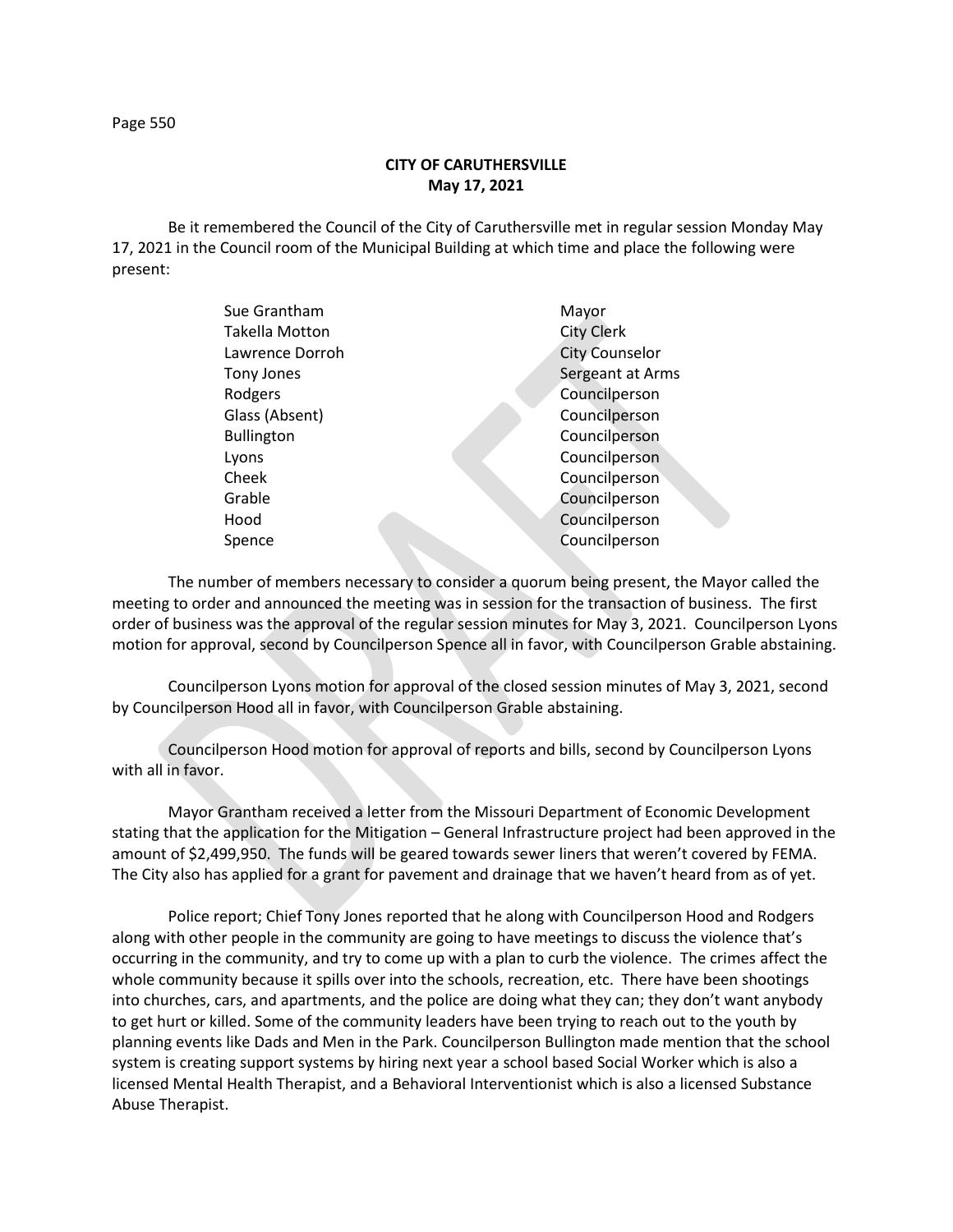Fire report; Fire calls from May 6, 2021 through May 17, 2021 are as follows: 5/6/21; Fire alarm sounding due to cooking on Zaida, 5/13/21; Structure fire with moderate damage on Ward, 5/14/21; Extrication requested by PCSD 911 on Hwy 64 with occupant being out upon arrival, 5/16/21; Structure fire a total loss on Walker, 5/16/21; Grass and brush fire causing a smoke hazard across I55/412. Four fire inspections have occurred for the month. The annual maintenance checks and certification of all the pumps were performed with no major issues being found. J & M Displays will be conducting the fireworks again this year Sunday July 4, 2021 at 9:15 p.m. This year there will not be any selling or shooting of fireworks within the City limits due to the disaster last year.

Public Works; Paul Shaw reported that he was still waiting on the transformers, and when it gets in the  $3<sup>rd</sup>$  Street Plant will be operable. The paving is being dug out on sections of Ward and Carleton to be repaved with other areas being considered next. Advertising for a Bookkeeper/Accountant position will take place that will include a salary range dependent upon experience.

Park & Recreation; Lamonte Bell reported that the metal detector was received, a possible new outlet may have to take place, and it will be put together by the weekend. There are 15 trees available for French park, and the Tree Board is looking to get more donations so that the trees can be placed strategically to prevent driving through the Park. Placement on the back end where the goals are would also be ideal, and the trees could be dedicated in the honor of someone. Mr. Bell presented a report for the Armory rentals as follows: January 2021; Dates 1/28/21, 1/29/21, and 1/30/21 rental \$400.00 for coin show, February 2021; Dates 2/13/21 and 2/14/21 rental \$300.00 for party; March 2021; Dates 3/26/21 and 3/27/21 rental \$300.00 for wedding reception, April 2021; Dates 4/23/21 and 4/24/21 rental \$300.00 for celebration; Total amount being \$1,600.00. Councilperson Rodgers inquired about gravel or chat being put down that had been discussed a while back about the drive thru on the far east of the Park. Paul Shaw stated that they could put some gravel down.

Collector report; Paige Gillock reported City Collections from April 1, 2021 through April 30, 2021 are as follows: Real Estate/\$2,768.97, Personal Property/\$3,791.05, Drainage Districts/\$250.00, Miscellaneous/\$2,492.46,Total Taxes \$8,460.96, Total Collections plus interest and fees \$9,302.48. City Collections from May 1, 2021 through May 17, 2021 are as follows: Real Estate/\$3,317.65, Personal Property/\$234.44, Miscellaneous/\$410.00, Total Taxes \$3,532.90, Total Collections plus interest and fees \$3,962.09. Ms. Gillock also reported sending out liquor license renewals.

Insurance committee; Councilperson Spence sent a text to Joyce Ryerson with Colonial Life letting her know that she was the new chairperson, and was available to help in any way.

Economic Development; Jana Merideth inquired about the new logo signage for the City, and would like to divide the remaining signs up among the Wards. With July being a tough month to hold meetings Richard Proffer suggested having the next quarterly meeting for the Local Leadership Team for August 24, 2021 at the Public Library which will be from 9:00 a.m. until 10:00 a.m. Shad Burner the Southeast Business Private Manager for Missouri Economic Development will be attending the meeting; zoom will be available. The Clean Up Committee will be enlisting Lisa Gardner as Co-Chair, they will began promoting videos and telling what has been done towards economic development. Workforce Development primary focus was on the Soft Skill Workshop and no one signed up for the classes. Partnership is being established with DAEOC, and hopefully participation will be established. Ms. Merideth stated that it's imperative that Caruthersville become a workforce grant community, as of now